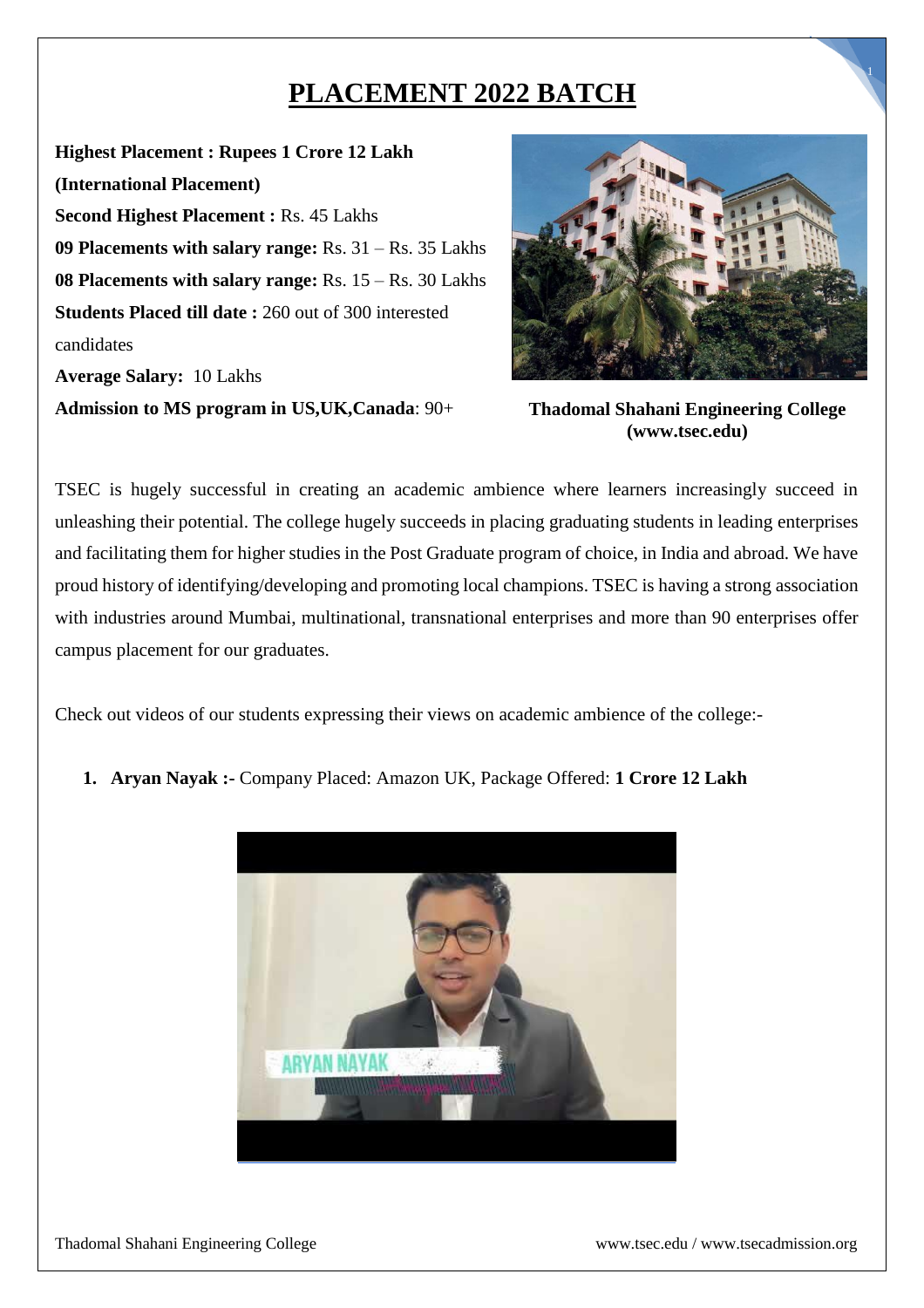2. **Amazon India Selects**, Package Offered: 32 LPA (25 Lakh + Other Benefits)



3. **Kashita Talreja :-** Company Placed: PhonePE, Package Offered: 32.25 LPA



4. **Myntra Selects**, Package Offered: 27 LPA



2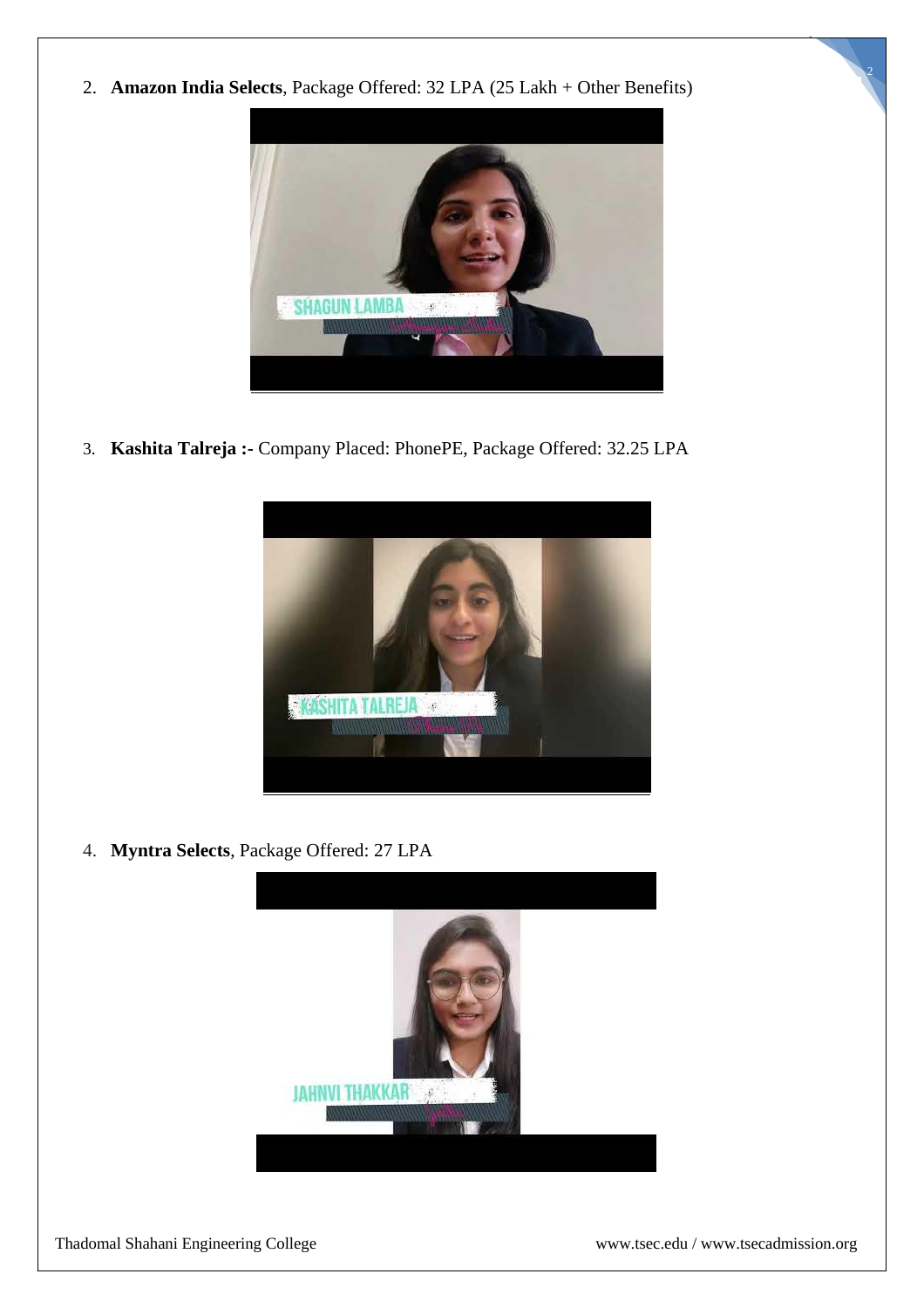## **Selected Student List- 2022 Batch**

| Sr. No         | Name of the<br>candidate       | <b>Branch</b>             | <b>Company Name</b> | Package<br>offered<br>(In Lakhs) |
|----------------|--------------------------------|---------------------------|---------------------|----------------------------------|
| $\mathbf{1}$   | Aryan Nayak                    | Computer<br>Engineering   | <b>Amazon UK</b>    | 1 Crore<br>12 Lakh               |
| $\overline{2}$ | Pratik Kundnani                | Information<br>Technology | Trilogy             | 45                               |
| 3              | Kashita Talreja                | Computer<br>Engineering   | PhonePe             | 32.25                            |
| $\overline{4}$ | <b>Ahmed Raza</b><br>Khan      | Computer<br>Engineering   | Amazon India        | 32                               |
| 5              | <b>Archit Shinde</b>           | Computer<br>Engineering   | Amazon India        | 32                               |
| 6              | Poornartha<br>Sawant           | Computer<br>Engineering   | Amazon India        | 32                               |
| $\overline{7}$ | Rohit Udasi                    | Computer<br>Engineering   | Amazon India        | 32                               |
| 8              | Saurav Uppoor                  | Computer<br>Engineering   | Amazon India        | 32                               |
| 9              | Shagun Lamba                   | Computer<br>Engineering   | Amazon India        | 32                               |
| 10             | Vanshika Mattoo                | Information<br>Technology | Amazon India        | 32                               |
| 11             | Kashita Talreja                | Computer<br>Engineering   | Amazon India        | 32                               |
| 12             | Anushka<br><b>Bhagchandani</b> | Information<br>Technology | Myntra              | 27                               |
| 13             | Jahnvi Thakkar                 | Information<br>Technology | Myntra              | 27                               |
| 14             | Sailee Salgaonkar              | Information<br>Technology | Myntra              | 27                               |
| 15             | Farhan Irani                   | Computer<br>Engineering   | Deutsche Bank       | 19.63                            |
| 16             | Jahnvi Thakkar                 | Information<br>Technology | Deutsche Bank       | 19.63                            |
| 17             | Jai Parmani                    | Information<br>Technology | Deutsche Bank       | 19.63                            |
| 18             | Kashita Talreja                | Computer<br>Engineering   | Deutsche Bank       | 19.63                            |
| 19             | Laksh Jethani                  | Computer<br>Engineering   | Deutsche Bank       | 19.63                            |

3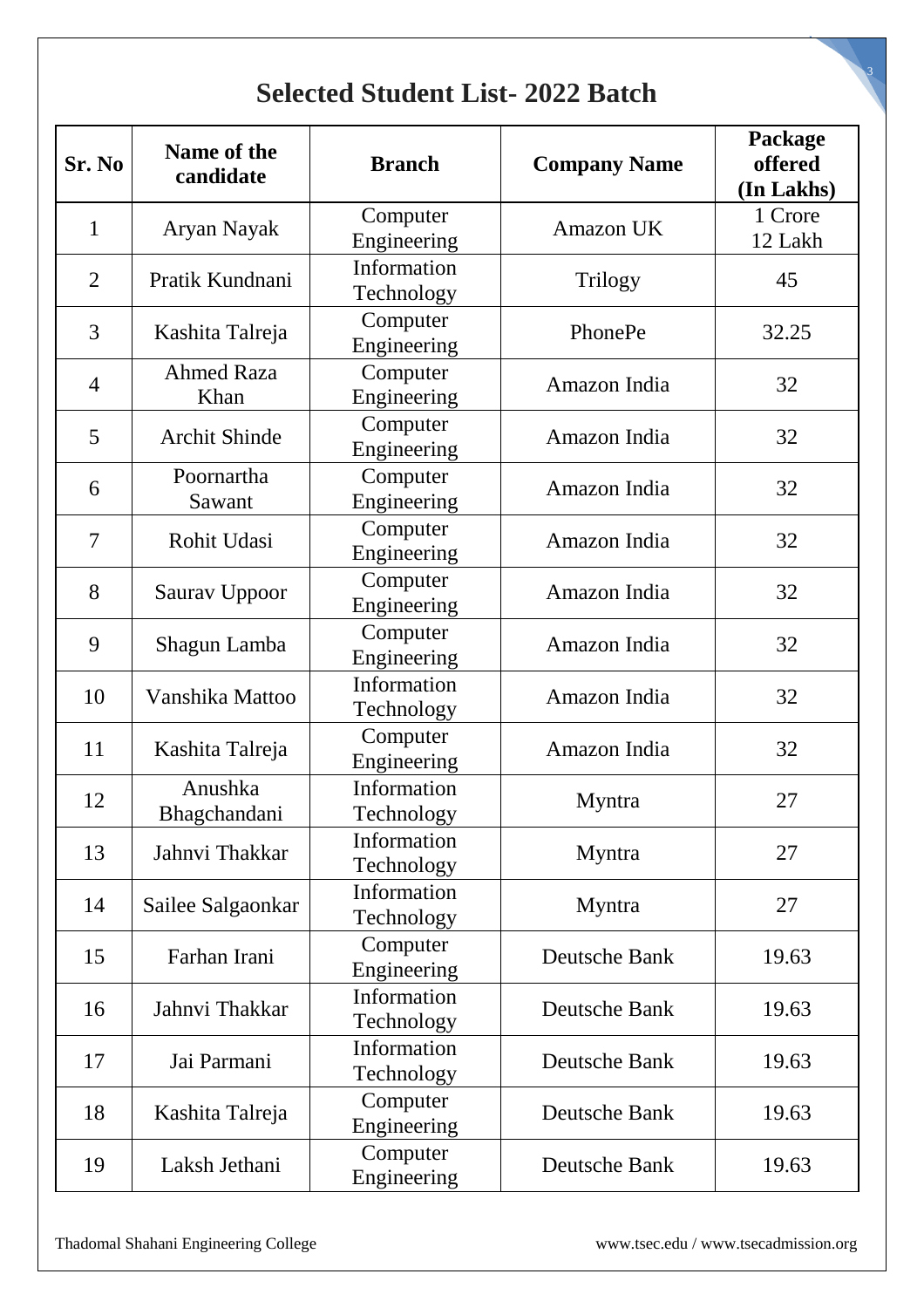| 20 | Muskan Aswani           | Computer<br>Engineering            | Deutsche Bank                                                             | 19.63 |
|----|-------------------------|------------------------------------|---------------------------------------------------------------------------|-------|
| 21 | Poornartha<br>Sawant    | Computer<br>Engineering            | Deutsche Bank                                                             | 19.63 |
| 22 | Pulkit Pansari          | Computer<br>Engineering            | Deutsche Bank                                                             | 19.63 |
| 23 | Harsh Navani            | Computer<br>Engineering            | <b>Apport Software</b><br><b>Solutions Private</b><br>Limited (Quicksell) | 15    |
| 24 | Aditi Deshmukh          | Information<br>Technology          | Margo Networks Pvt.<br>Ltd. (SugarBox<br>Networks)                        | 14    |
| 25 | <b>Aditi Raut</b>       | Computer<br>Engineering            | JPMorgan Chase &<br>Co.                                                   | 14    |
| 26 | Aneri Adani             | Electronics &<br>Telecommunication | JPMorgan Chase &<br>Co.                                                   | 14    |
| 27 | Anushka<br>Bhagchandani | Information<br>Technology          | JPMorgan Chase &<br>Co.                                                   | 14    |
| 28 | <b>Archit Shinde</b>    | Computer<br>Engineering            | JPMorgan Chase &<br>Co.                                                   | 14    |
| 29 | Ayesha Ahmed            | Information<br>Technology          | JPMorgan Chase &<br>Co.                                                   | 14    |
| 30 | Hiten Lulla             | Computer<br>Engineering            | Margo Networks Pvt.<br>Ltd. (SugarBox<br>Networks)                        | 14    |
| 31 | Hritik Jethwani         | Information<br>Technology          | Margo Networks Pvt.<br>Ltd. (SugarBox)<br>Networks)                       | 14    |
| 32 | Jyotsna Chellani        | Computer<br>Engineering            | JPMorgan Chase &<br>Co.                                                   | 14    |
| 33 | Kritik Gambhir          | Computer<br>Engineering            | JPMorgan Chase &<br>Co.                                                   | 14    |
| 34 | Nitin Wankvani          | Information<br>Technology          | Margo Networks Pvt.<br>Ltd. (SugarBox<br>Networks)                        | 14    |
| 35 | Rajat Joshi             | Electronics &<br>Telecommunication | Margo Networks Pvt.<br>Ltd. (SugarBox<br>Networks)                        | 14    |
| 36 | Sakshi Dhoble           | Information<br>Technology          | JPMorgan Chase &<br>Co.                                                   | 14    |
| 37 | Saurav Uppoor           | Computer<br>Engineering            | JPMorgan Chase &<br>Co.                                                   | 14    |
| 38 | Shagun Lamba            | Computer<br>Engineering            | JPMorgan Chase &<br>Co.                                                   | 14    |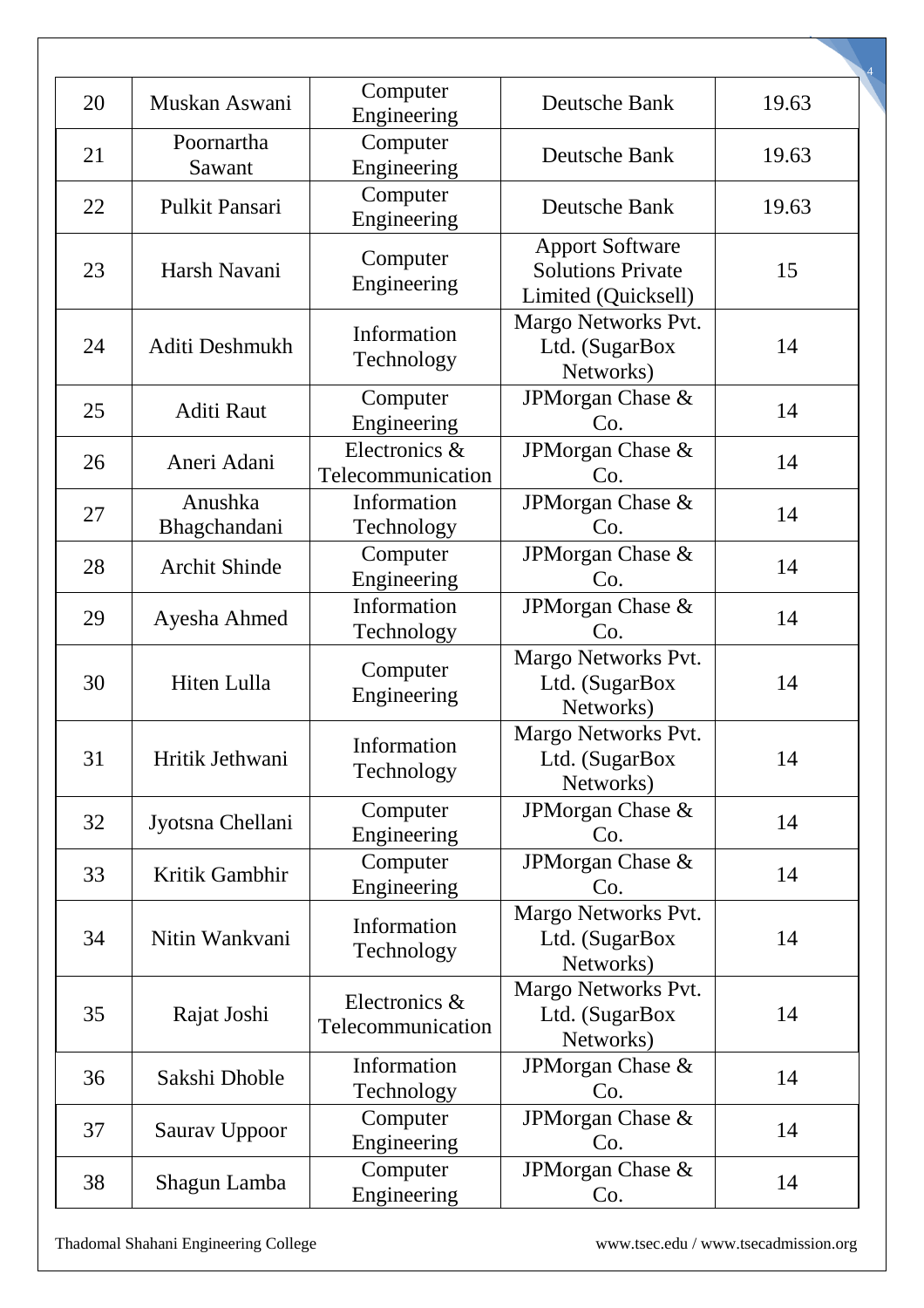| 39 | <b>Smit Desai</b>         | Information<br>Technology          | Margo Networks Pvt.<br>Ltd. (SugarBox<br>Networks) | 14    |
|----|---------------------------|------------------------------------|----------------------------------------------------|-------|
| 40 | Urvi Chavan               | Electronics &<br>Telecommunication | Margo Networks Pvt.<br>Ltd. (SugarBox<br>Networks) | 14    |
| 41 | Dhruv Kotwani             | Computer<br>Engineering            | <b>Barclays</b>                                    | 12    |
| 42 | Diksha Rohra              | Information<br>Technology          | Kotak Mahindra Bank                                | 12    |
| 43 | Labdhi Rathore            | Information<br>Technology          | <b>Barclays</b>                                    | 12    |
| 44 | Nikhil Mankani            | Information<br>Technology          | <b>Barclays</b>                                    | 12    |
| 45 | Pranoti<br>Deshmukh       | Electronics &<br>Telecommunication | Kotak Mahindra Bank                                | 12    |
| 46 | Pratik Kundnani           | Information<br>Technology          | <b>Barclays</b>                                    | 12    |
| 47 | <b>Raahim Patel</b>       | Information<br>Technology          | <b>Barclays</b>                                    | 12    |
| 48 | Saikiran Jakkan           | Information<br>Technology          | Kotak Mahindra Bank                                | 12    |
| 49 | Samrat<br>Choudhary       | Computer<br>Engineering            | <b>Kotak Securities</b>                            | 12    |
| 50 | Shweta Goradia            | Computer<br>Engineering            | <b>Barclays</b>                                    | 12    |
| 51 | Vanshika Mattoo           | Information<br>Technology          | <b>Barclays</b>                                    | 12    |
| 52 | Jainam Doshi              | Information<br>Technology          | Oracle                                             | 11.26 |
| 53 | Ruben Dsouza              | Computer<br>Engineering            | Oracle                                             | 11.26 |
| 54 | <b>Ahmed Raza</b><br>Khan | Computer<br>Engineering            | <b>UBS</b>                                         | 10    |
| 55 | Aishwarya<br>Nathani      | Information<br>Technology          | <b>UBS</b>                                         | 10    |
| 56 | Akshita Jain              | Chemical<br>Engineering            | Marwadi Shares &<br>Finance Ltd.                   | 10    |
| 57 | <b>Bhavesh Bellaney</b>   | Computer<br>Engineering            | Jai Kisan                                          | 10    |
| 58 | <b>Bhavesh Sakla</b>      | Computer<br>Engineering            | <b>UBS</b>                                         | 10    |
| 59 | Dhruv Ahuja               | Computer<br>Engineering            | <b>UBS</b>                                         | 10    |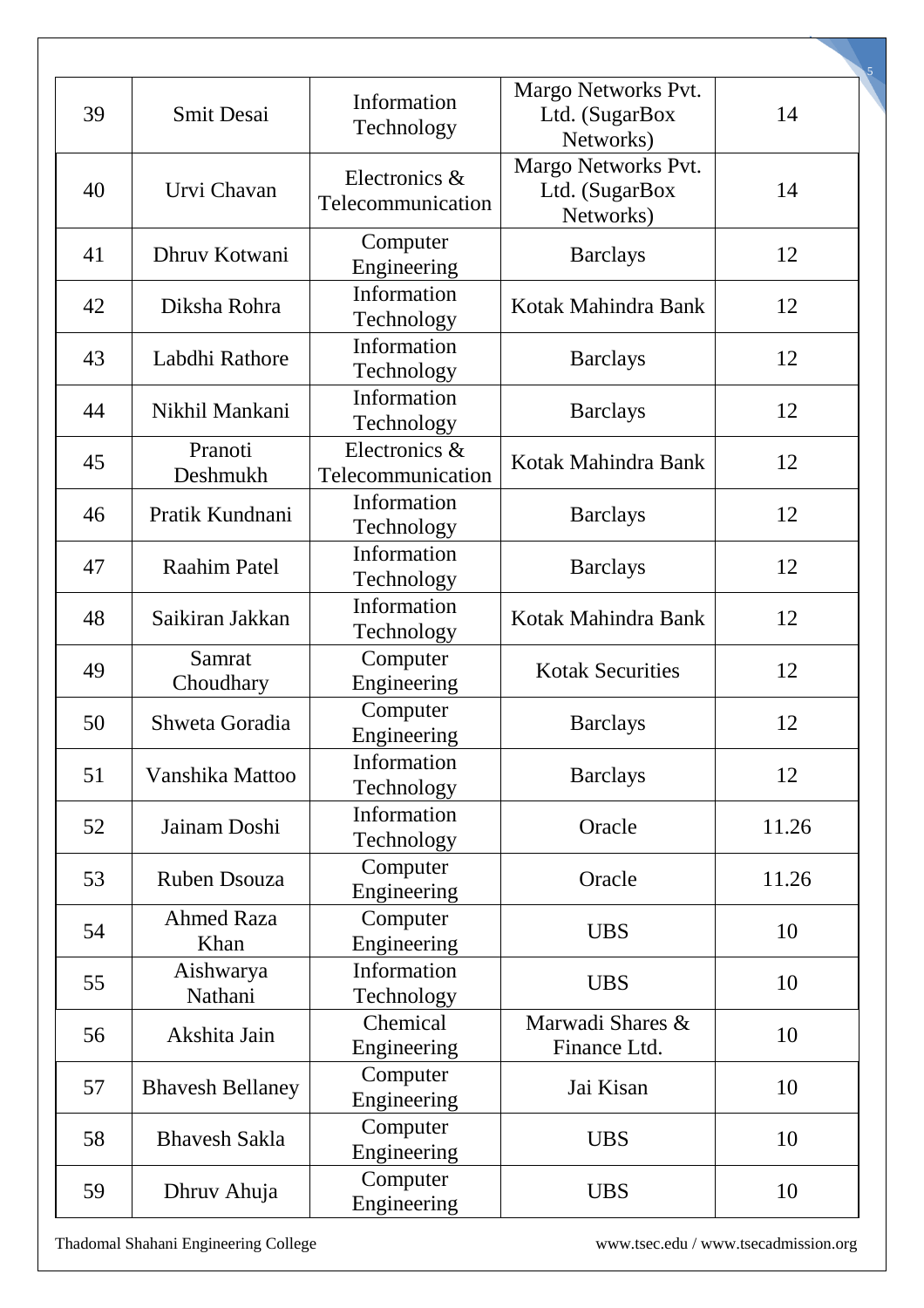| 60 | Dhruvi<br>Tahilramani         | Information<br>Technology               | <b>UBS</b>                 | 10   |
|----|-------------------------------|-----------------------------------------|----------------------------|------|
| 61 | Ishan Agarwal                 | Computer<br>Engineering                 | <b>UBS</b>                 | 10   |
| 62 | Jayesh Karia                  | Computer<br>Engineering                 | <b>UBS</b>                 | 10   |
| 63 | Jeevana Gurnani               | Computer                                | <b>UBS</b>                 | 10   |
| 64 | Mahek                         | Engineering<br>Computer                 | <b>UBS</b>                 | 10   |
| 65 | Khathurani<br>Moin Mhatarnaik | Engineering<br>Information              | PerkinElmer                | 10   |
| 66 | Nihal Tirlotkar               | Technology<br>Information               | PerkinElmer                | 10   |
| 67 | Niraj Bathija                 | Technology<br>Information<br>Technology | <b>UBS</b>                 | 10   |
| 68 | Prem Lalchandani              | Computer<br>Engineering                 | <b>UBS</b>                 | 10   |
| 69 | Shaivi Haldankar              | Computer<br>Engineering                 | PerkinElmer                | 10   |
| 70 | <b>Shubham Chettiar</b>       | Computer<br>Engineering                 | <b>UBS</b>                 | 10   |
| 71 | Yash K Jain                   | Information<br>Technology               | <b>UBS</b>                 | 10   |
| 72 | Yash Karnik                   | Information<br>Technology               | <b>UBS</b>                 | 10   |
| 73 | Shivam Hedau                  | Computer<br>Engineering                 | Dolat Capital Pvt Ltd      | 9.5  |
| 74 | Rohit Udasi                   | Computer<br>Engineering                 | <b>Interactive Brokers</b> | 9.35 |
| 75 | Ankit Jasuja                  | Information<br>Technology               | <b>RBL Bank</b>            | 9    |
| 76 | <b>Bhavesh Kataria</b>        | Information<br>Technology               | <b>RBL Bank</b>            | 9    |
| 77 | Devanshu Jotwani              | Computer<br>Engineering                 | <b>RBL Bank</b>            | 9    |
| 78 | Prem Nainani                  | Computer<br>Engineering                 | <b>RBL Bank</b>            | 9    |
| 79 | A Aditya                      | Information<br>Technology               | Visible Alpha              | 8.8  |
| 80 | Ajay Gupta                    | Information<br>Technology               | Visible Alpha              | 8.8  |
| 81 | Monish Tanwani                | Computer<br>Engineering                 | Visible Alpha              | 8.8  |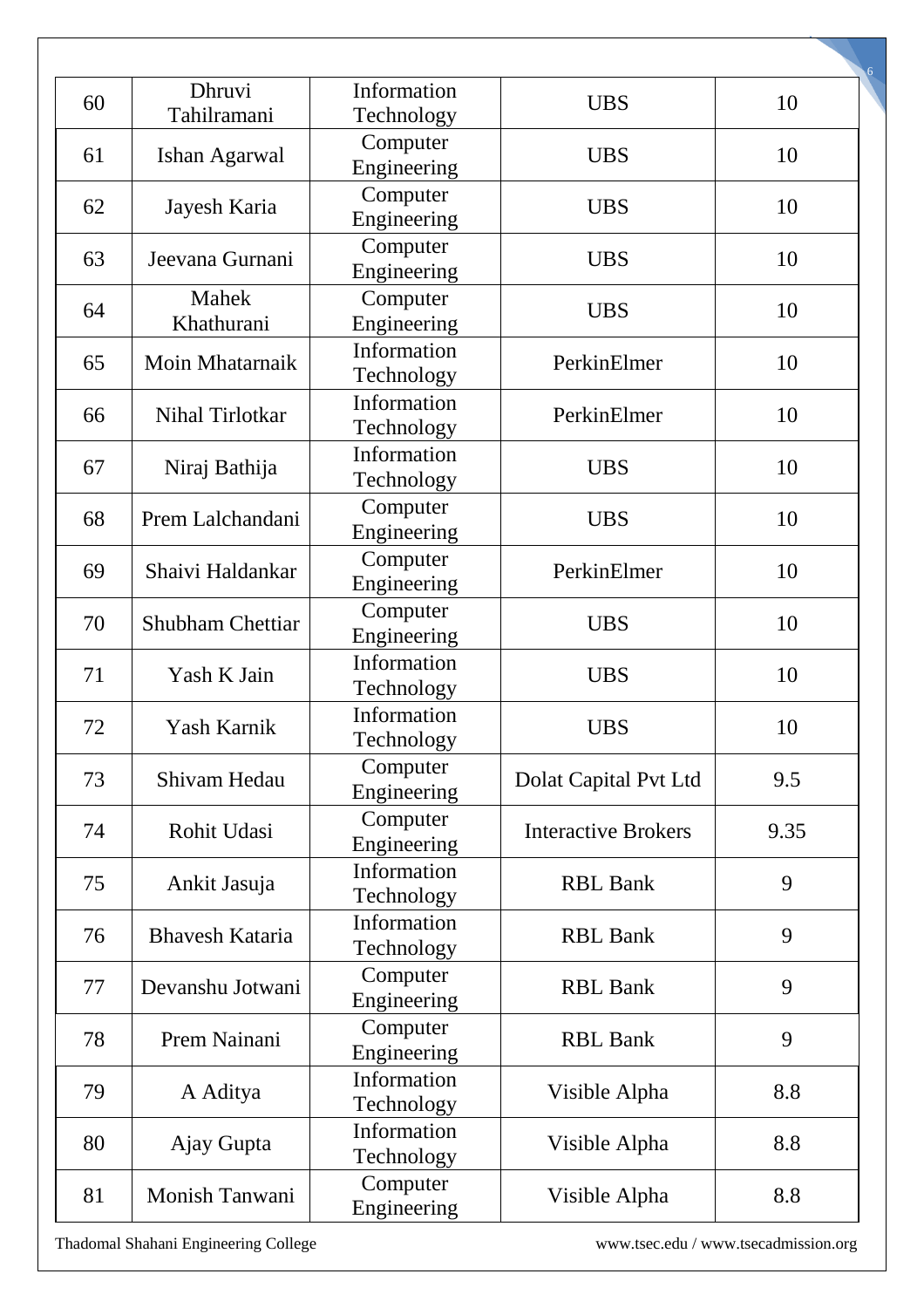| 82  | Sailee Salgaonkar        | Information<br>Technology          | Visible Alpha | 8.8  |
|-----|--------------------------|------------------------------------|---------------|------|
| 83  | Simran Dingani           | Computer<br>Engineering            | Visible Alpha | 8.8  |
| 84  | Aishwarya Khade          | Electronics &<br>Telecommunication | Quantiphi     | 8.5  |
| 85  | Aryan Chaturvedi         | Computer<br>Engineering            | Quantiphi     | 8.5  |
| 86  | Dhiraj Gupta             | Information<br>Technology          | Quantiphi     | 8.5  |
| 87  | Gaurav Poojary           | Computer<br>Engineering            | Quantiphi     | 8.5  |
| 88  | Hanisha Durgia           | Information<br>Technology          | Quantiphi     | 8.5  |
| 89  | Harshita<br>Jethanandani | Information<br>Technology          | Quantiphi     | 8.5  |
| 90  | Jeet Lahoti              | Chemical<br>Engineering            | Quantiphi     | 8.5  |
| 91  | Madhu Damani             | Information<br>Technology          | Quantiphi     | 8.5  |
| 92  | Manasvi Dev              | Electronics &<br>Telecommunication | Quantiphi     | 8.5  |
| 93  | Manav Bahl               | Information<br>Technology          | Quantiphi     | 8.5  |
| 94  | <b>Mandar Palkar</b>     | Information<br>Technology          | Quantiphi     | 8.5  |
| 95  | <b>Moses Gadkar</b>      | Electronics &<br>Telecommunication | Quantiphi     | 8.5  |
| 96  | Raj Narwani              | Computer<br>Engineering            | Quantiphi     | 8.5  |
| 97  | Rujuta Masli             | Information<br>Technology          | Quantiphi     | 8.5  |
| 98  | <b>Sagar Pawar</b>       | Information<br>Technology          | Quantiphi     | 8.5  |
| 99  | Vallari Naik             | Electronics &<br>Telecommunication | Quantiphi     | 8.5  |
| 100 | Vidhi Shah               | Electronics &<br>Telecommunication | Quantiphi     | 8.5  |
| 101 | Aryan Asawa              | Computer<br>Engineering            | Oracle        | 8.22 |
| 102 | Avinash Kukreja          | Electronics &<br>Telecommunication | Oracle        | 8.22 |
| 103 | <b>Bipul Gupta</b>       | Information<br>Technology          | Oracle        | 8.22 |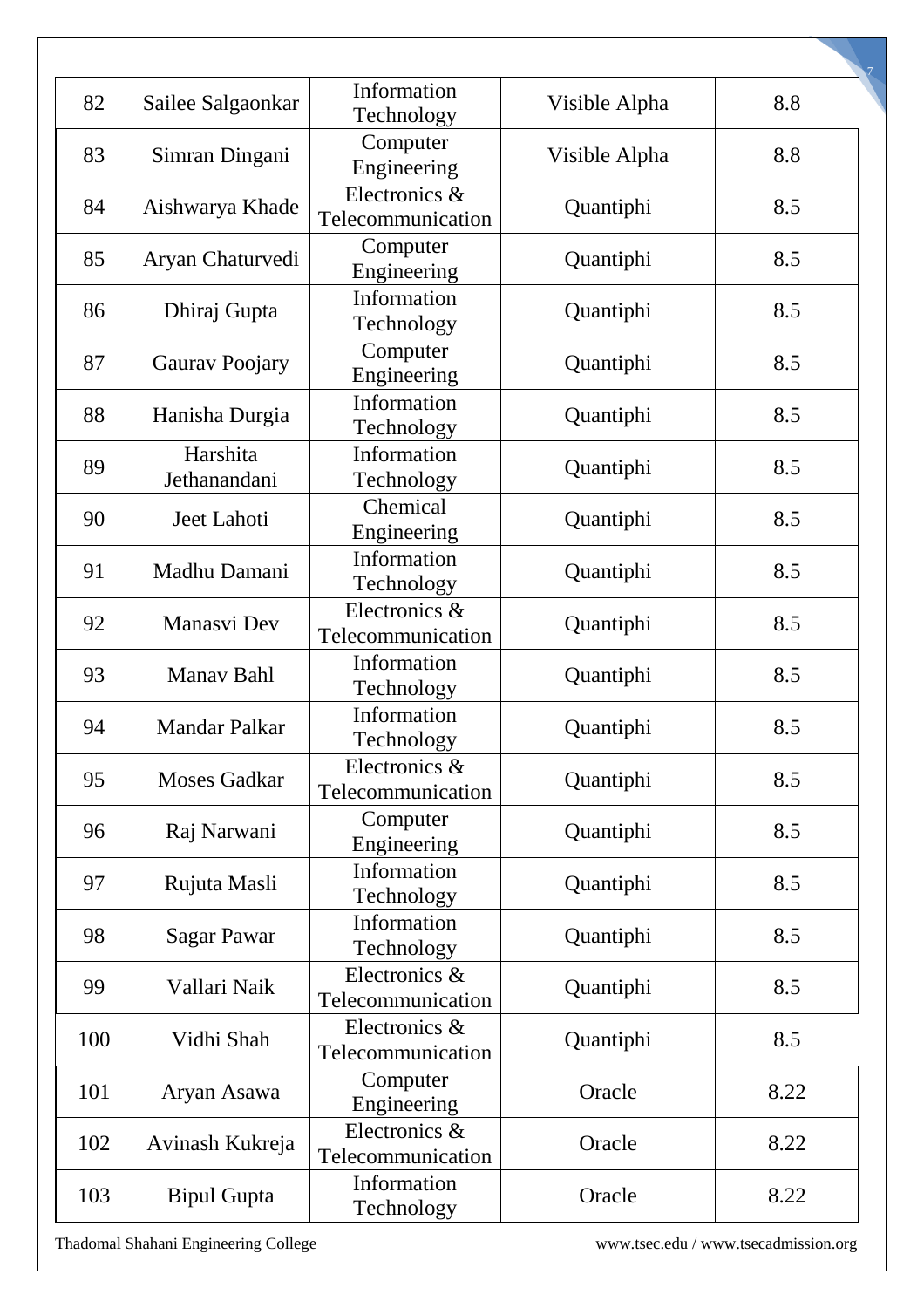| 104 | Gaurav Katariya         | Information<br>Technology          | Oracle                                | 8.22 |
|-----|-------------------------|------------------------------------|---------------------------------------|------|
| 105 | Pooja<br>Ramrakhiani    | Information<br>Technology          | Oracle                                | 8.22 |
| 106 | Rajan Pal               | Electronics &<br>Telecommunication | Oracle                                | 8.22 |
| 107 | Gaurav Kukreja          | Computer<br>Engineering            | <b>Affinity Global</b><br>Advertising | 8    |
| 108 | Sahil Daryani           | Information<br>Technology          | <b>Affinity Global</b><br>Advertising | 8    |
| 109 | Vishal Ramnani          | Information<br>Technology          | <b>Affinity Global</b><br>Advertising | 8    |
| 110 | <b>Abhishek Purohit</b> | Electronics &<br>Telecommunication | Deloitte India                        | 7.6  |
| 111 | Aditi Bagul             | Computer<br>Engineering            | Deloitte India                        | 7.6  |
| 112 | Aditi Deshmukh          | Information<br>Technology          | Deloitte USI                          | 7.6  |
| 113 | Ankan Mukherjee         | Electronics &<br>Telecommunication | Deloitte India                        | 7.6  |
| 114 | <b>Anshu Kathale</b>    | Electronics &<br>Telecommunication | Deloitte USI                          | 7.6  |
| 115 | Antara Mohan            | Electronics &<br>Telecommunication | Deloitte USI                          | 7.6  |
| 116 | Aryan Nayak             | Computer<br>Engineering            | Deloitte India                        | 7.6  |
| 117 | Avinash<br>Chandnani    | Information<br>Technology          | Deloitte USI                          | 7.6  |
| 118 | Chetna Nihalani         | Computer<br>Engineering            | Deloitte USI                          | 7.6  |
| 119 | Dev Rajdev              | Information<br>Technology          | Deloitte USI                          | 7.6  |
| 120 | Devyani Mishra          | Computer<br>Engineering            | Deloitte USI                          | 7.6  |
| 121 | Dhirendra Singh         | Computer<br>Engineering            | Deloitte India                        | 7.6  |
| 122 | Dhriti Gada             | Information<br>Technology          | Deloitte India                        | 7.6  |
| 123 | Dhruv Murjani           | Electronics &<br>Telecommunication | Deloitte India                        | 7.6  |
| 124 | Gaurav Kamdar           | Information<br>Technology          | Deloitte India                        | 7.6  |
| 125 | Gaurav<br>Khandelwal    | Chemical<br>Engineering            | Deloitte USI                          | 7.6  |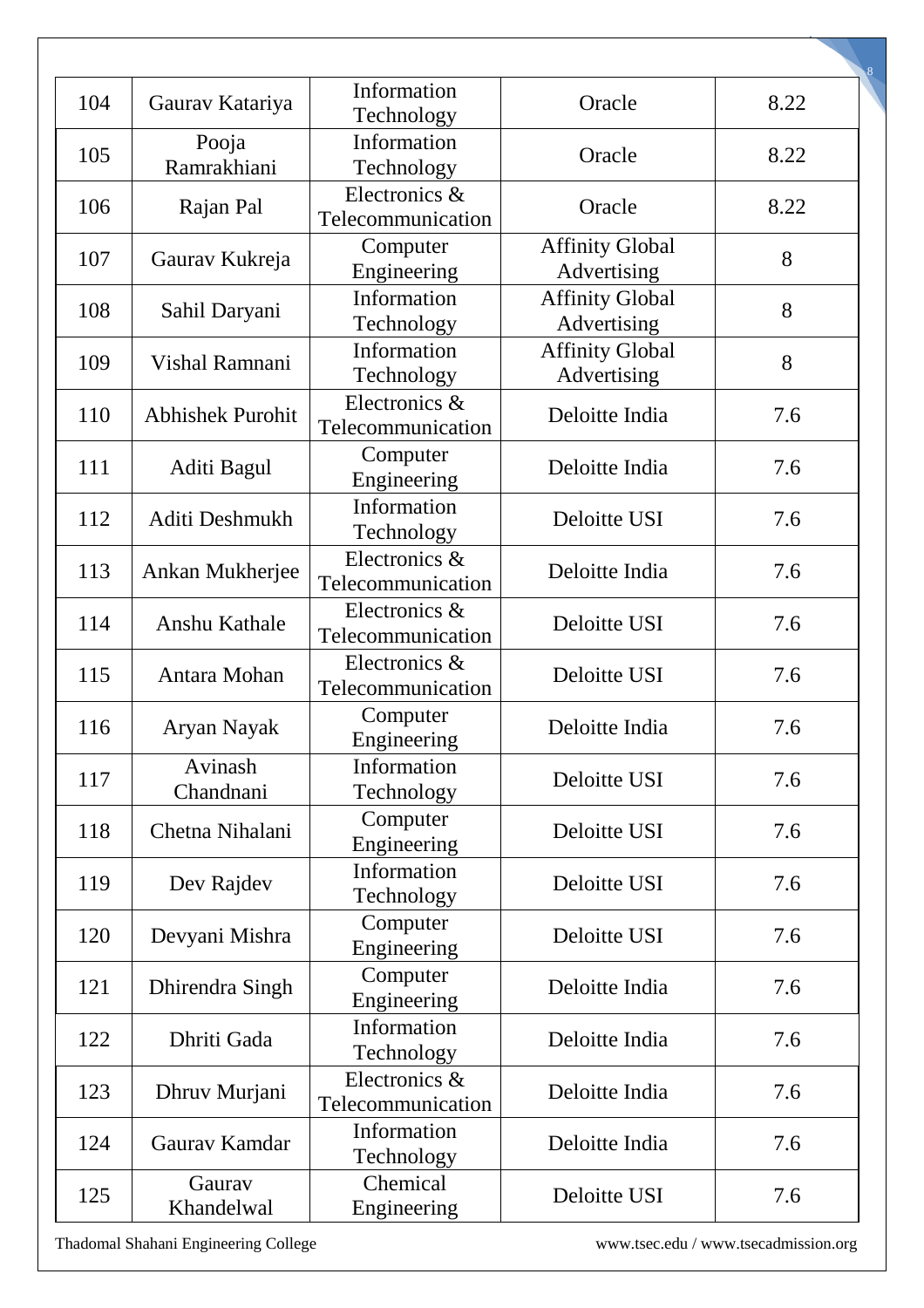| 126 | Gaurav Taparia           | Information<br>Technology          | Deloitte USI   | 7.6 |
|-----|--------------------------|------------------------------------|----------------|-----|
| 127 | Gauri Naik               | Information<br>Technology          | Deloitte India | 7.6 |
| 128 | Gautam Shiv              | Information<br>Technology          | Deloitte India | 7.6 |
| 129 | Girish<br>Kewalramani    | Computer<br>Engineering            | Deloitte USI   | 7.6 |
| 130 | Guraansh<br>Bhagchandani | Computer<br>Engineering            | Deloitte USI   | 7.6 |
| 131 | Harsh Raghani            | Computer<br>Engineering            | Deloitte USI   | 7.6 |
| 132 | Himanshu<br>Agarwal      | Computer<br>Engineering            | Deloitte USI   | 7.6 |
| 133 | Jaideep Lutheria         | Electronics &<br>Telecommunication | Deloitte USI   | 7.6 |
| 134 | Jainam Doshi             | Information<br>Technology          | Deloitte USI   | 7.6 |
| 135 | Janvi Lala               | Information<br>Technology          | Deloitte India | 7.6 |
| 136 | Jehaan Darbari           | Electronics &<br>Telecommunication | Deloitte India | 7.6 |
| 137 | Karan Bodha              | Information<br>Technology          | Deloitte USI   | 7.6 |
| 138 | Kartik Soni              | Electronics &<br>Telecommunication | Deloitte India | 7.6 |
| 139 | Krupali Radadia          | Electronics &<br>Telecommunication | Deloitte USI   | 7.6 |
| 140 | Lavesh Tirthani          | Computer<br>Engineering            | Deloitte India | 7.6 |
| 141 | Mahek Chhabria           | Computer<br>Engineering            | Deloitte USI   | 7.6 |
| 142 | Mahima<br>Samantara      | Information<br>Technology          | Deloitte USI   | 7.6 |
| 143 | Mihika Bodke             | Computer<br>Engineering            | Deloitte India | 7.6 |
| 144 | Moin Mhatarnaik          | Information<br>Technology          | Deloitte USI   | 7.6 |
| 145 | Monika Jha               | Computer<br>Engineering            | Deloitte USI   | 7.6 |
| 146 | Muskaan<br>Pahilajani    | Information<br>Technology          | Deloitte USI   | 7.6 |
| 147 | Nakul Joshi              | Information<br>Technology          | Deloitte USI   | 7.6 |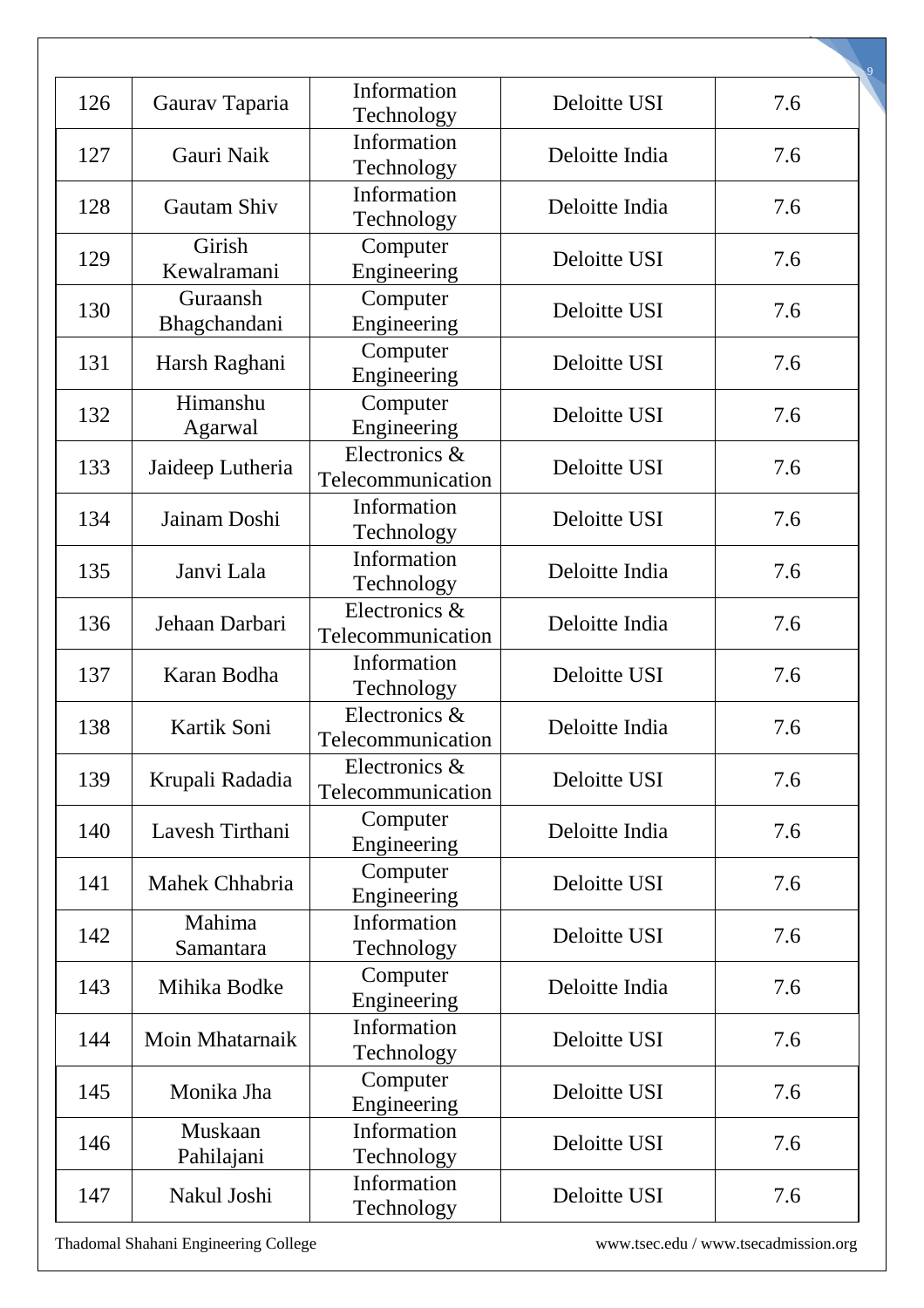| 148 | Narayanan<br>Madathil   | Chemical<br>Engineering            | Deloitte USI   | 7.6 |
|-----|-------------------------|------------------------------------|----------------|-----|
| 149 | Nidhi Hemrajani         | Information<br>Technology          | Deloitte USI   | 7.6 |
| 150 | Palak Shah              | Electronics &<br>Telecommunication | Deloitte USI   | 7.6 |
| 151 | Pranav<br>Dharmadhikari | Chemical<br>Engineering            | Deloitte USI   | 7.6 |
| 152 | <b>Pratik Singh</b>     | Electronics &<br>Telecommunication | Deloitte India | 7.6 |
| 153 | <b>Preet Shah</b>       | Electronics &<br>Telecommunication | Deloitte USI   | 7.6 |
| 154 | preeti saraf            | Information<br>Technology          | Deloitte USI   | 7.6 |
| 155 | Preeti Sukhija          | Information<br>Technology          | Deloitte USI   | 7.6 |
| 156 | Preity Merani           | Information<br>Technology          | Deloitte India | 7.6 |
| 157 | Prosido Mitra           | Chemical<br>Engineering            | Deloitte USI   | 7.6 |
| 158 | Raj Singh               | Computer<br>Engineering            | Deloitte India | 7.6 |
| 159 | Rajat Joshi             | Electronics &<br>Telecommunication | Deloitte USI   | 7.6 |
| 160 | <b>Ratnesh Patil</b>    | Computer<br>Engineering            | Deloitte USI   | 7.6 |
| 161 | Reevan Dsouza           | Chemical<br>Engineering            | Deloitte USI   | 7.6 |
| 162 | Ria Choithramani        | Information<br>Technology          | Deloitte India | 7.6 |
| 163 | <b>Rishveed Sali</b>    | Electronics &<br>Telecommunication | Deloitte USI   | 7.6 |
| 164 | <b>Ritesh Udasi</b>     | Information<br>Technology          | Deloitte USI   | 7.6 |
| 165 | Ronak Varma             | Computer<br>Engineering            | Deloitte India | 7.6 |
| 166 | Sachet Sharma           | Computer<br>Engineering            | Deloitte USI   | 7.6 |
| 167 | Sahil Sedana            | Computer<br>Engineering            | Deloitte USI   | 7.6 |
| 168 | Salil Modak             | Chemical<br>Engineering            | Deloitte USI   | 7.6 |
| 169 | Shaivi Haldankar        | Computer<br>Engineering            | Deloitte India | 7.6 |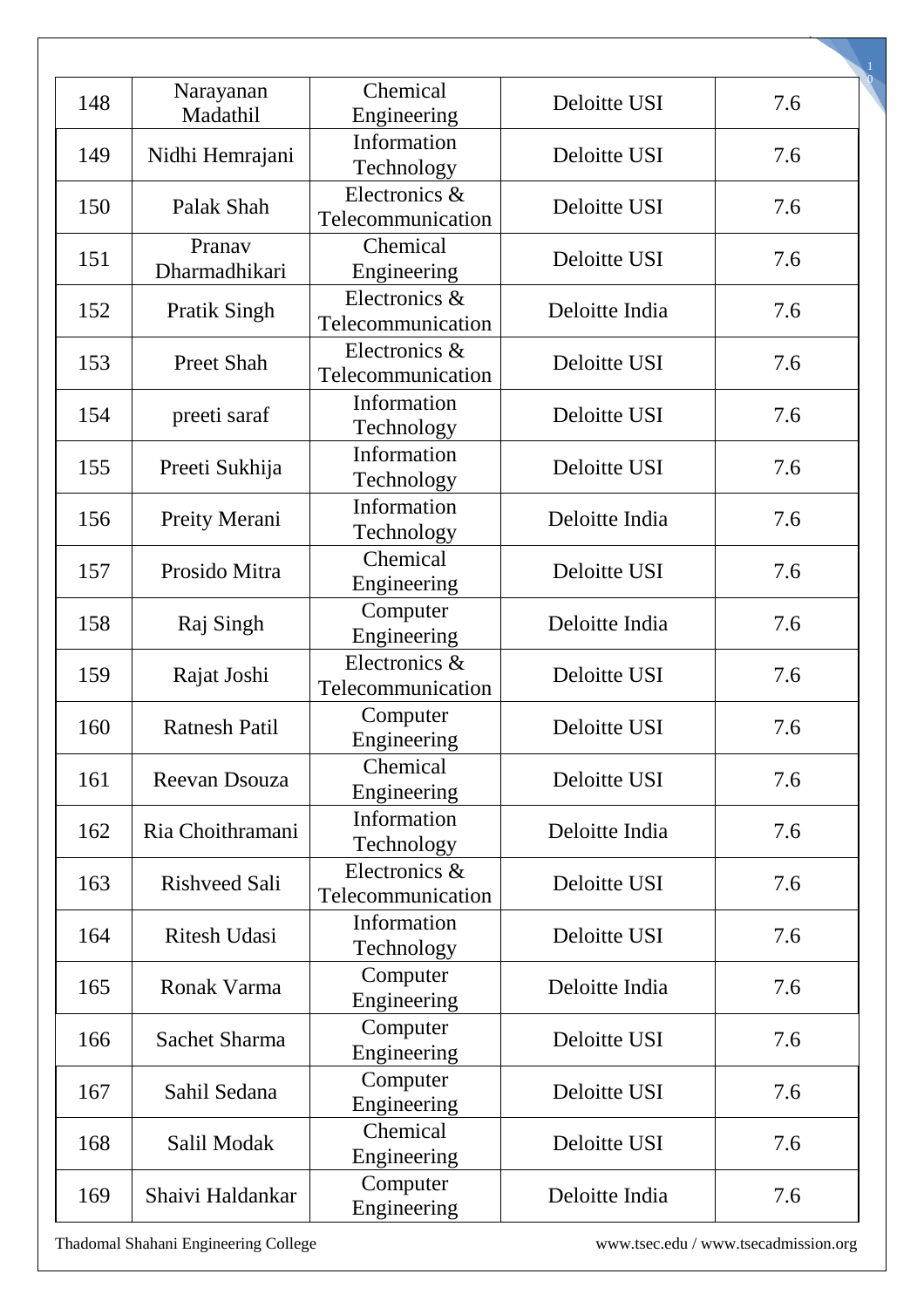| 170 | Shubh Sanghvi          | Computer<br>Engineering            | Deloitte USI          | 7.6            |
|-----|------------------------|------------------------------------|-----------------------|----------------|
| 171 | <b>Siddhesh Dhome</b>  | Chemical<br>Engineering            | Deloitte USI          | 7.6            |
| 172 | <b>Smit Desai</b>      | Information<br>Technology          | Deloitte India        | 7.6            |
| 173 | Soham Madhav           | Information<br>Technology          | Deloitte USI          | 7.6            |
| 174 | <b>Sparsh Nagpal</b>   | Computer<br>Engineering            | Deloitte USI          | 7.6            |
| 175 | Sukhada<br>Morgaonkar  | Computer<br>Engineering            | Deloitte USI          | 7.6            |
| 176 | Sushil Pamnani         | Information<br>Technology          | Deloitte USI          | 7.6            |
| 177 | Vaishnavi<br>Ghadyalji | Electronics &<br>Telecommunication | Deloitte USI          | 7.6            |
| 178 | Vansh Panjabi          | Electronics &<br>Telecommunication | Deloitte USI          | 7.6            |
| 179 | <b>Vickin Sippy</b>    | Computer<br>Engineering            | Deloitte USI          | 7.6            |
| 180 | Vishesh Bajaj          | Computer<br>Engineering            | Deloitte USI          | 7.6            |
| 181 | <b>Yash Godbole</b>    | Electronics &<br>Telecommunication | Deloitte USI          | 7.6            |
| 182 | Yashvi Shah            | Information<br>Technology          | Deloitte USI          | 7.6            |
| 183 | Yukta Pania            | Computer<br>Engineering            | Deloitte USI          | 7.6            |
| 184 | Parag Parab            | Computer<br>Engineering            | Samsung               | $\tau$         |
| 185 | Vivek Jeswani          | Computer<br>Engineering            | <b>Swan Solutions</b> | $\overline{7}$ |
| 186 | <b>Bhavesh Kataria</b> | Information<br>Technology          | Infosys               | 6.5            |
| 187 | Hirtika Panjwani       | Information<br>Technology          | Accenture             | 6.5            |
| 188 | Karan Jain             | Information<br>Technology          | Infosys               | 6.5            |
| 189 | Kaustubh Jadhav        | Computer<br>Engineering            | Accenture             | 6.5            |
| 190 | Mansi Singh            | Electronics &<br>Telecommunication | Accenture             | 6.5            |
| 191 | Mohitansu<br>Mohapatra | Biotechnology                      | Praxis Global         | 6.5            |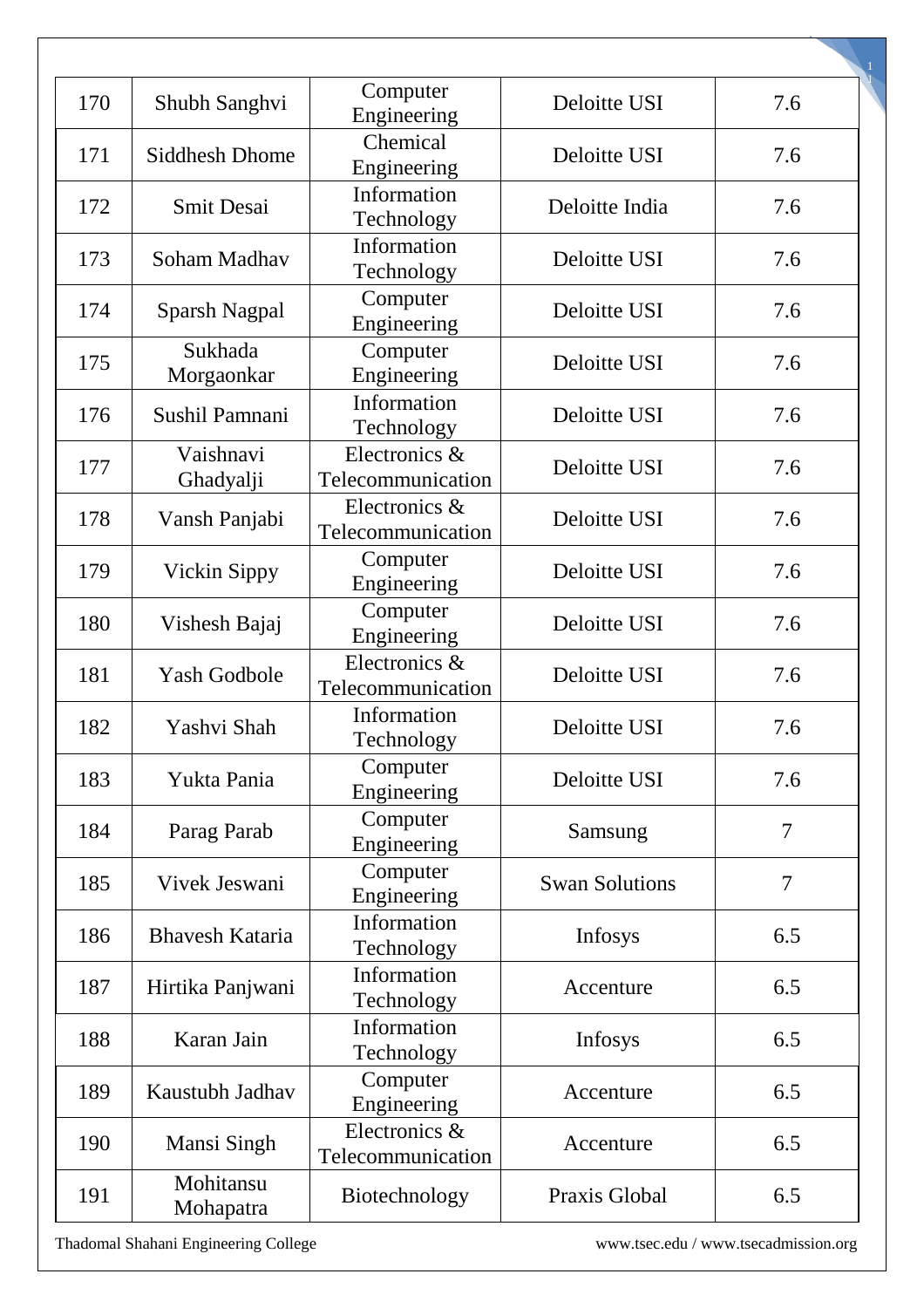| 192 | Neeraj Kukreja                | Information<br>Technology          | <b>LTI</b>                        | 6.5  |
|-----|-------------------------------|------------------------------------|-----------------------------------|------|
| 193 | <b>Omkar Kale</b>             | Electronics &<br>Telecommunication | Accenture                         | 6.5  |
| 194 | Piyush<br>Sabhandasani        | Computer<br>Engineering            | Accenture                         | 6.5  |
| 195 | <b>Ritesh Kokam</b>           | Information<br>Technology          | Infosys                           | 6.5  |
| 196 | Shantanu Tiwari               | Computer<br>Engineering            | Praxis Global                     | 6.5  |
| 250 | Aju Chhabria                  | Information<br>Technology          | Ernst & Young                     | 6.37 |
| 251 | Ayush Karkera                 | Electronics &<br>Telecommunication | Ernst & Young                     | 6.37 |
| 252 | Bhumika Punjabi               | Information<br>Technology          | Ernst & Young                     | 6.37 |
| 253 | Dhruv Sewani                  | Electronics &<br>Telecommunication | Ernst & Young                     | 6.37 |
| 254 | Harsh Daryani                 | Information<br>Technology          | Ernst & Young                     | 6.37 |
| 255 | <b>Omkar Vitthal</b><br>Dhuri | Information<br>Technology          | Ernst & Young                     | 6.37 |
| 256 | Prachi Nathani                | Computer<br>Engineering            | Ernst & Young                     | 6.37 |
| 257 | Priyal Jhaveri                | Electronics &<br>Telecommunication | Ernst & Young                     | 6.37 |
| 258 | Roshan Manglani               | Information<br>Technology          | Ernst & Young                     | 6.37 |
| 259 | Shlok Jethmalani              | Computer<br>Engineering            | Ernst & Young                     | 6.37 |
| 197 | Harsh Faganiya                | Electronics &<br>Telecommunication | Deloitte India                    | 6.2  |
| 198 | Jenil Dedhia                  | Information<br>Technology          | Deloitte India                    | 6.2  |
| 199 | Labdhi Shah                   | Information<br>Technology          | Deloitte India                    | 6.2  |
| 200 | Nayan Mehta                   | Computer<br>Engineering            | Deloitte India                    | 6.2  |
| 201 | Simran Aswani                 | Computer<br>Engineering            | Deloitte India                    | 6.2  |
| 202 | Urvi Chavan                   | Electronics &<br>Telecommunication | Deloitte India                    | 6.2  |
| 203 | Abhishek Gujar                | Chemical<br>Engineering            | <b>Decimal Point</b><br>Analytics | 6    |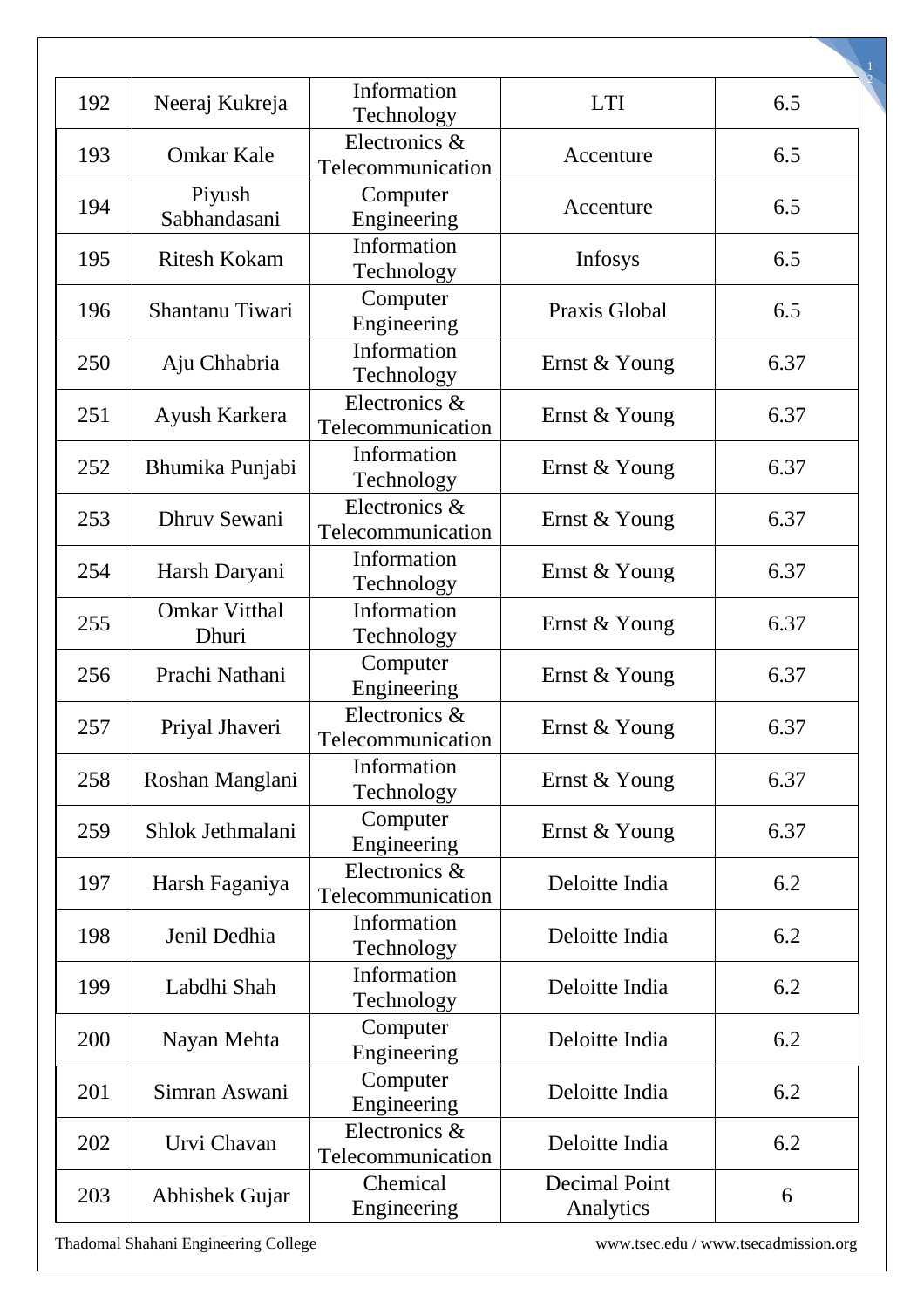| 204 | Digvijay Desai          | Chemical<br>Engineering            | Growisto                                           | 6   |
|-----|-------------------------|------------------------------------|----------------------------------------------------|-----|
| 205 | Jatin Advani            | Computer<br>Engineering            | Growisto                                           | 6   |
| 206 | Jeet Prajapati          | Computer<br>Engineering            | <b>Zeus Learning</b>                               | 6   |
| 207 | Meher Vaswani           | Computer<br>Engineering            | L&T Financial<br><b>Services</b>                   | 6   |
| 208 | Nikket<br>Chandwani     | Computer<br>Engineering            | <b>Billdesk</b>                                    | 6   |
| 209 | Omkar Keluskar          | Computer<br>Engineering            | L&T Financial<br>Services                          | 6   |
| 210 | <b>Rohan Dave</b>       | Information<br>Technology          | <b>MAQ</b>                                         | 6   |
| 211 | Rohit Matwaani          | Electronics &<br>Telecommunication | Amdocs                                             | 6   |
| 212 | Saurav Ahuja            | Information<br>Technology          | Amdocs                                             | 6   |
| 213 | <b>Shalv Sakhare</b>    | Information<br>Technology          | Amdocs                                             | 6   |
| 214 | Shivani<br>Mirchandani  | Chemical<br>Engineering            | Growisto                                           | 6   |
| 215 | Karan Idnani            | Information<br>Technology          | <b>Duck Creek</b><br>Technologies                  | 5.5 |
| 216 | Rutuparna Jagtap        | <b>Biomedical</b><br>Engineering   | <b>GEP</b>                                         | 5   |
| 217 | Siddhesh Chalke         | Chemical<br>Engineering            | Tecnimont                                          | 5   |
| 218 | Varun Wadhwa            | Information<br>Technology          | <b>GEP</b>                                         | 5   |
| 219 | <b>Abhishek Tulsani</b> | Computer<br>Engineering            | Accenture                                          | 4.5 |
| 220 | Arnav Varyani           | Computer<br>Engineering            | Media.net                                          | 4.5 |
| 221 | Ashish Gangwani         | Computer<br>Engineering            | Accenture                                          | 4.5 |
| 222 | Ashish Gangwani         | Computer<br>Engineering            | <b>Brillio</b>                                     | 4.5 |
| 223 | Ashish Jaiswal          | Chemical<br>Engineering            | <b>TATA Consulting</b><br><b>Engineers Limited</b> | 4.5 |
| 224 | Avinash Kukreja         | Electronics &<br>Telecommunication | Accenture                                          | 4.5 |
| 225 | Cherish Prithiani       | Computer<br>Engineering            | Accenture                                          | 4.5 |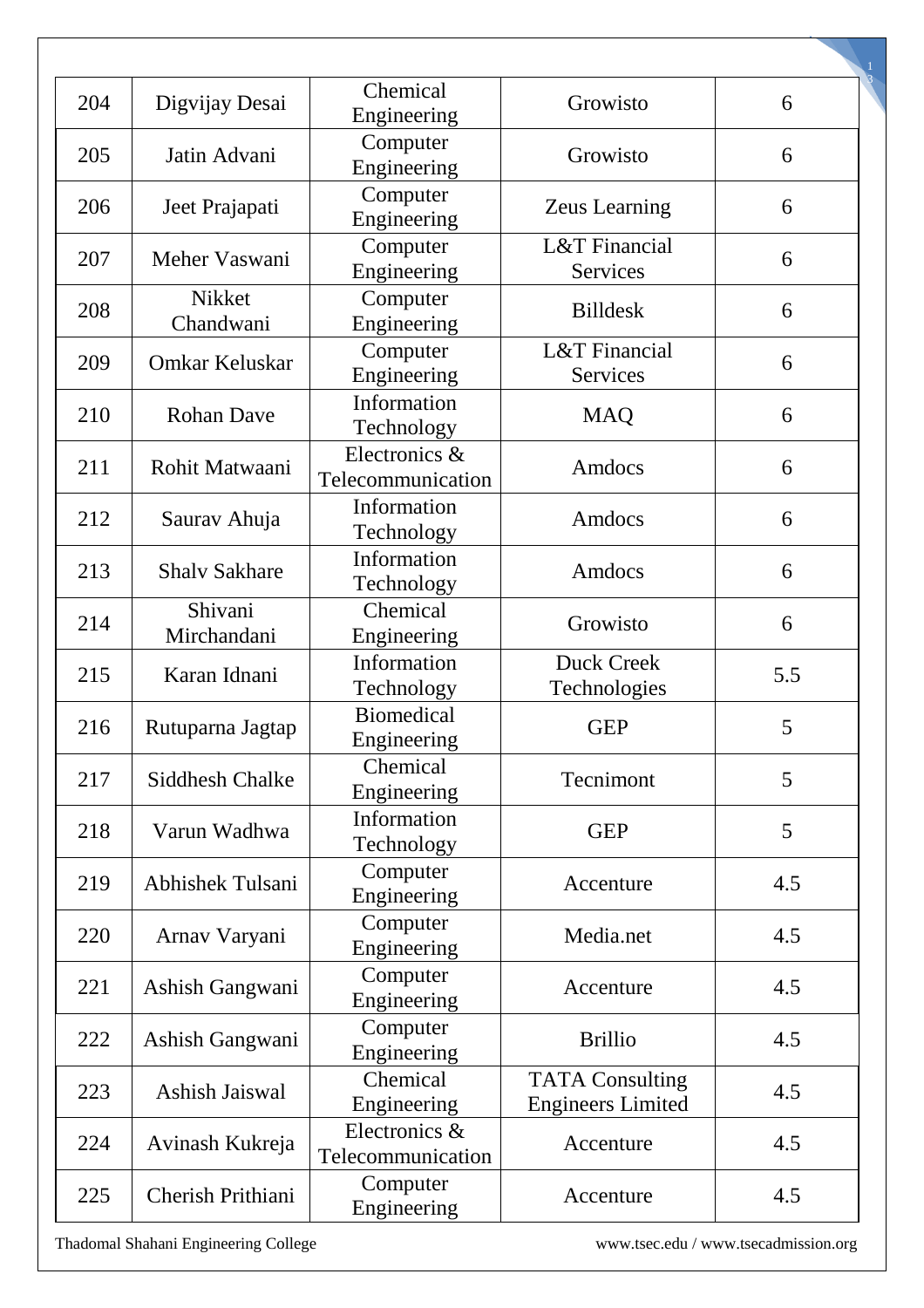| 226 | Gaurav Katariya     | Information<br>Technology          | Accenture                                          | 4.5 |
|-----|---------------------|------------------------------------|----------------------------------------------------|-----|
| 227 | Gaurav Sajnani      | Information<br>Technology          | Accenture                                          | 4.5 |
| 228 | Givinder Singh      | Chemical<br>Engineering            | Accenture                                          | 4.5 |
| 229 | Himani Chhokar      | Electronics &<br>Telecommunication | <b>Brillio</b>                                     | 4.5 |
| 230 | Hritik Jethwani     | Information<br>Technology          | Accenture                                          | 4.5 |
| 231 | Keshav Mishra       | Electronics &<br>Telecommunication | Accenture                                          | 4.5 |
| 232 | Kuldip Khairnar     | Computer<br>Engineering            | Accenture                                          | 4.5 |
| 233 | Labdhi Shah         | Information<br>Technology          | Accenture                                          | 4.5 |
| 234 | Lizza Lulla         | Information<br>Technology          | Accenture                                          | 4.5 |
| 235 | Megha Gohil         | Chemical<br>Engineering            | <b>TATA Consulting</b><br><b>Engineers Limited</b> | 4.5 |
| 236 | Neha Borse          | Electronics &<br>Telecommunication | Accenture                                          | 4.5 |
| 237 | Pranoti<br>Deshmukh | Electronics &<br>Telecommunication | Accenture                                          | 4.5 |
| 238 | Prem Nainani        | Computer<br>Engineering            | Accenture                                          | 4.5 |
| 239 | Radha Sawant        | Chemical<br>Engineering            | <b>Aker Solutions</b>                              | 4.5 |
| 240 | Rushikesh           | Chemical                           | <b>TATA Consulting</b>                             | 4.5 |
|     | <b>Bhosale</b>      | Engineering                        | <b>Engineers Limited</b>                           |     |
| 241 | Saikiran Jakkan     | Information<br>Technology          | Accenture                                          | 4.5 |
| 242 | Saloni Takhtani     | Chemical<br>Engineering            | <b>Aker Solutions</b>                              | 4.5 |
| 243 | Sameer Wadkar       | Chemical<br>Engineering            | Accenture                                          | 4.5 |
| 244 | Samrat<br>Choudhary | Computer<br>Engineering            | Accenture                                          | 4.5 |
| 245 | Sanyukta Shinde     | Chemical<br>Engineering            | <b>TATA Consulting</b><br><b>Engineers Limited</b> | 4.5 |
| 246 | Shubham<br>Pagdhare | Chemical<br>Engineering            | <b>TATA Consulting</b><br><b>Engineers Limited</b> | 4.5 |
| 247 | Tejas Bhorade       | Computer<br>Engineering            | Accenture                                          | 4.5 |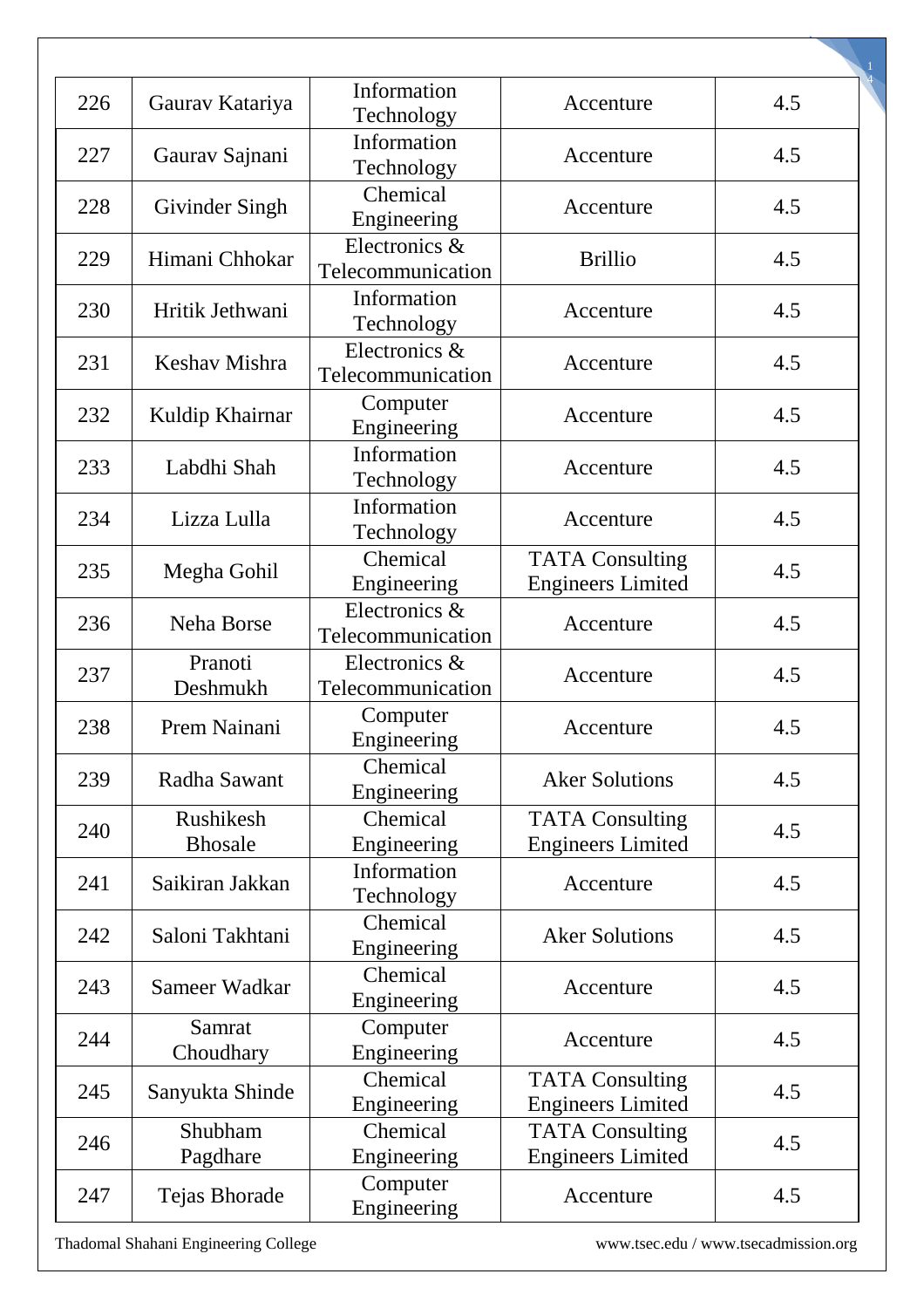| 248 | Vidhi Shah              | Electronics &<br>Telecommunication | Accenture                                      | 4.5            |
|-----|-------------------------|------------------------------------|------------------------------------------------|----------------|
| 249 | Vishal Ramnani          | Information<br>Technology          | Accenture                                      | 4.5            |
| 260 | Prathamesh<br>Thakur    | <b>Biomedical</b><br>Engineering   | peopleHum                                      | 4.2            |
| 261 | Ankit Jasuja            | Information<br>Technology          | CapGemini                                      | $\overline{4}$ |
| 262 | Aryan Asawa             | Computer<br>Engineering            | Cognizant                                      | $\overline{4}$ |
| 263 | Ashish Jaiswal          | Chemical<br>Engineering            | Cognizant                                      | $\overline{4}$ |
| 264 | <b>Bhavesh Bellaney</b> | Computer<br>Engineering            | <b>Ugam Solutions</b>                          | $\overline{4}$ |
| 265 | Devanshu Jotwani        | Computer<br>Engineering            | Cognizant                                      | $\overline{4}$ |
| 266 | <b>Fenil Patel</b>      | Biotechnology                      | Cognizant                                      | $\overline{4}$ |
| 267 | Gaurav Sajnani          | Information<br>Technology          | Cognizant                                      | $\overline{4}$ |
| 268 | Girish Kakwani          | Computer<br>Engineering            | Cognizant                                      | $\overline{4}$ |
| 269 | Himani Chhokar          | Electronics &<br>Telecommunication | Cognizant                                      | $\overline{4}$ |
| 270 | Himesh Bhatia           | Information<br>Technology          | CapGemini                                      | 4              |
| 271 | Hirtika Panjwani        | Information<br>Technology          | Cognizant                                      | $\overline{4}$ |
| 272 | Hrishikesh<br>Keswani   | Electronics &<br>Telecommunication | Cognizant                                      | $\overline{4}$ |
| 273 | Hrithik Ahuja           | Information<br>Technology          | Cognizant                                      | $\overline{4}$ |
| 274 | Kailash Bharti          | Electronics &<br>Telecommunication | Cognizant                                      | $\overline{4}$ |
| 275 | Mansi Singh             | Electronics &<br>Telecommunication | Cognizant                                      | $\overline{4}$ |
| 276 | Mohitansu<br>Mohapatra  | Biotechnology                      | CapGemini                                      | $\overline{4}$ |
| 277 | <b>Musharraf Alam</b>   | Computer<br>Engineering            | Cognizant                                      | $\overline{4}$ |
| 278 | Nihal Tirlotkar         | Information<br>Technology          | CapGemini                                      | $\overline{4}$ |
| 279 | Nilesh Dodeja           | Information<br>Technology          | <b>Tata Advanced</b><br><b>Systems Limited</b> | $\overline{4}$ |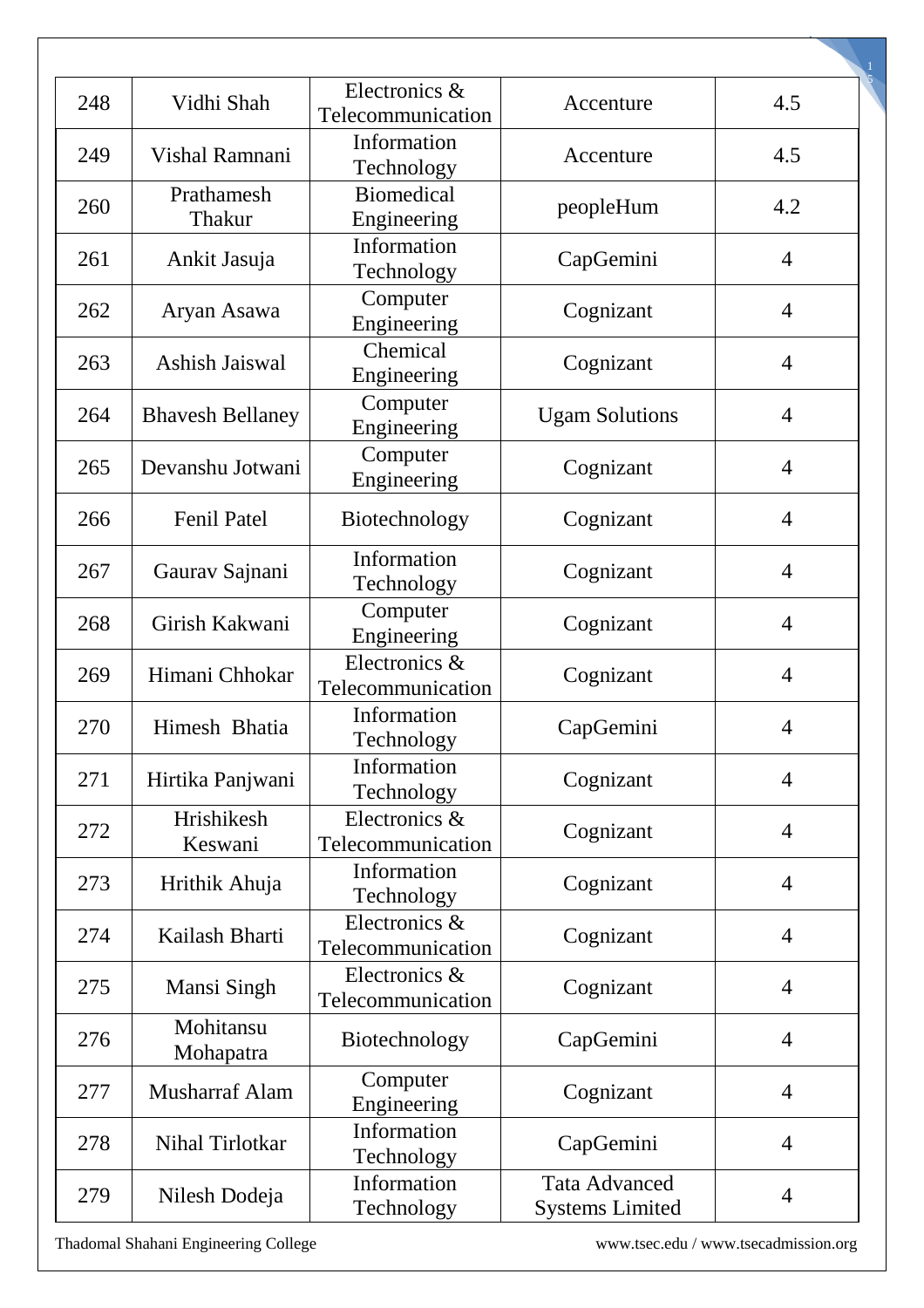| 280 | <b>Omkar Kale</b>      | Electronics &<br>Telecommunication | Cognizant                          | $\overline{4}$ |
|-----|------------------------|------------------------------------|------------------------------------|----------------|
| 281 | Paras Rathod           | Information<br>Technology          | <b>Automation Edge Pvt.</b><br>Ltd | $\overline{4}$ |
| 282 | Piyush<br>Sabhandasani | Computer<br>Engineering            | Cognizant                          | $\overline{4}$ |
| 283 | Pranoti<br>Deshmukh    | Electronics &<br>Telecommunication | Cognizant                          | $\overline{4}$ |
| 284 | Prem Nainani           | Computer<br>Engineering            | Cognizant                          | $\overline{4}$ |
| 285 | Rajan Pal              | Electronics &<br>Telecommunication | Cognizant                          | $\overline{4}$ |
| 286 | Rohit Matwaani         | Electronics &<br>Telecommunication | Cognizant                          | $\overline{4}$ |
| 287 | <b>Ruben Dsouza</b>    | Computer<br>Engineering            | <b>Ugam Solutions</b>              | $\overline{4}$ |
| 288 | Sahejpal Bright        | Information<br>Technology          | Cognizant                          | $\overline{4}$ |
| 289 | Sahil Daryani          | Information<br>Technology          | Cognizant                          | $\overline{4}$ |
| 290 | Sameer Wadkar          | Chemical<br>Engineering            | Cognizant                          | $\overline{4}$ |
| 291 | Saurav Ahuja           | Information<br>Technology          | <b>Ugam Solutions</b>              | $\overline{4}$ |
| 292 | Shivam Luthra          | Information<br>Technology          | <b>Automation Edge Pvt.</b><br>Ltd | $\overline{4}$ |
| 293 | Shivani<br>Mirchandani | Chemical<br>Engineering            | Cognizant                          | $\overline{4}$ |
| 294 | Trideep Jalui          | Electronics &<br>Telecommunication | Cognizant                          | $\overline{4}$ |
| 295 | <b>Udit Gupta</b>      | Biotechnology                      | Cognizant                          | $\overline{4}$ |
| 296 | Priyanka Ghuge         | Chemical<br>Engineering            | Worley                             | 3.96           |
| 297 | Aditi Vaity            | Electronics &<br>Telecommunication | C <sub>2</sub> LB <sub>I</sub> Z   | 3.6            |
| 298 | Dinesh Sidhani         | Information<br>Technology          | C <sub>2</sub> LB <sub>I</sub> Z   | 3.6            |
| 299 | Hitesh Jaisinghani     | Information<br>Technology          | C <sub>2</sub> LB <sub>I</sub> Z   | 3.6            |
| 300 | Hitesh Punjabi         | Information<br>Technology          | C <sub>2</sub> LB <sub>I</sub> Z   | 3.6            |
| 301 | <b>Rohan Dave</b>      | Information<br>Technology          | C <sub>2</sub> LB <sub>I</sub> Z   | 3.6            |